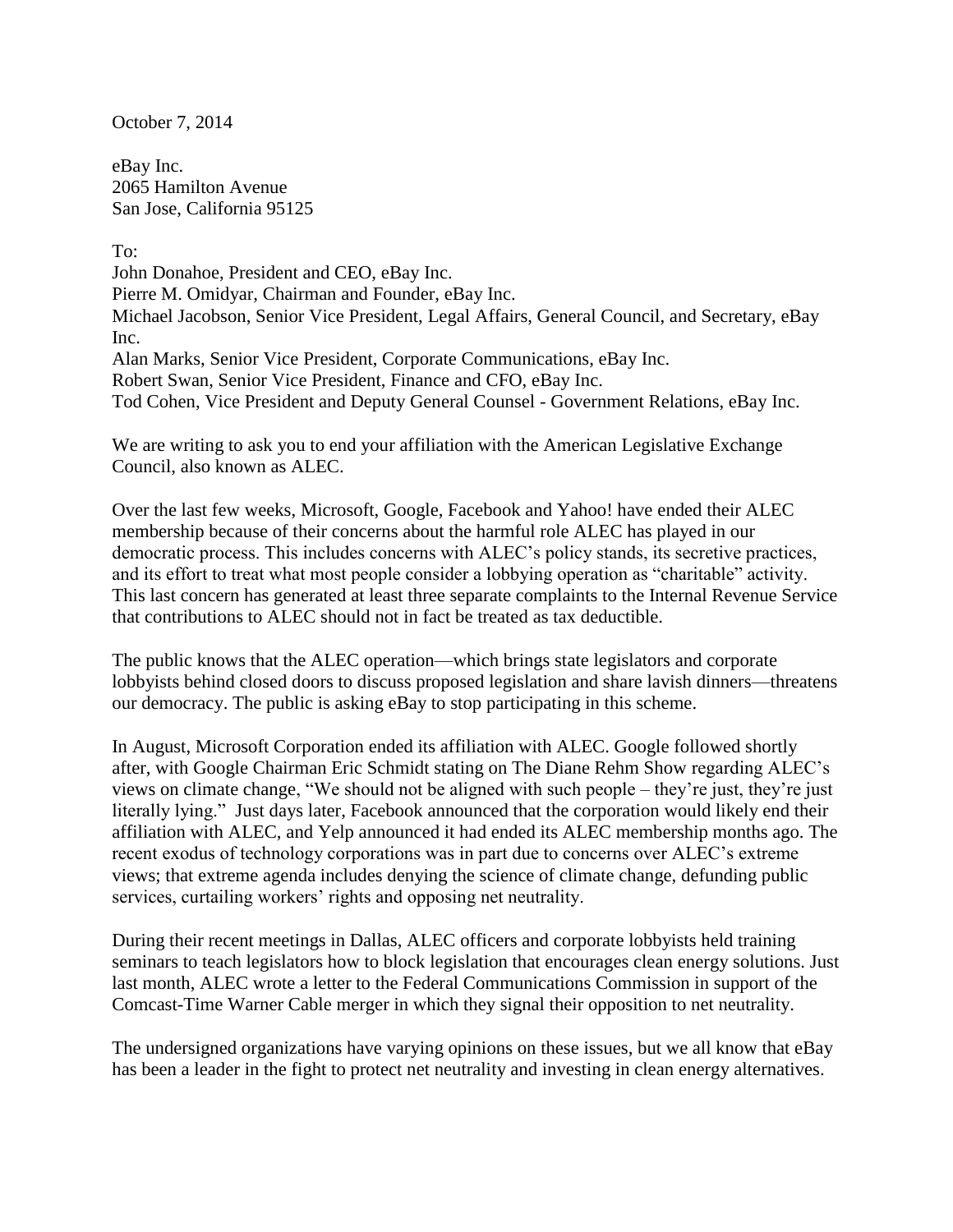Yet eBay has not heeded requests to reevaluate your membership in ALEC, despite the fact that ALEC's agenda is severely out of step with your corporate culture.

We, the undersigned organizations, believe that in the spirit of your organization's priorities and in the spirit of what is best for the American public: it is time for eBay to end its membership in ALEC.

Sincerely,

Alliance for Retired Americans (ARA) Amalgamated Transit Union (ATU) American Family Voices American Federation of Labor and Congress of Industrial Organizations (AFL-CIO) American Federation of State, County, & Municipal Employees (AFSCME) American Federation of Teachers (AFT) Americans for Democratic Action (ADA) Americans United for Change Asian Pacific American Labor Alliance, AFL-CIO (APALA) Bend the Arc: A Jewish Partnership for Justice Boston Common Asset Management Campaign for America's Future (CAF) Campaign to Unload Catholics United Center for Effective Government Center for Media & Democracy/ALEC Exposed Christopher Reynolds Foundation Climate Parents ColorofChange.org Common Cause Communications Workers of America (CWA) Corporate Accountability International CourageCampaign.org Citizens for Responsibility and Ethics in Washington (CREW) CREDO Action Democracy for America Demos Dignity Health Energy Action Coalition Environmental Defense Fund Families USA Forecast The Facts Friends Fiduciary Corporation Friends of the Earth U.S. Global Exchange Green Century Capital Management Greenpeace